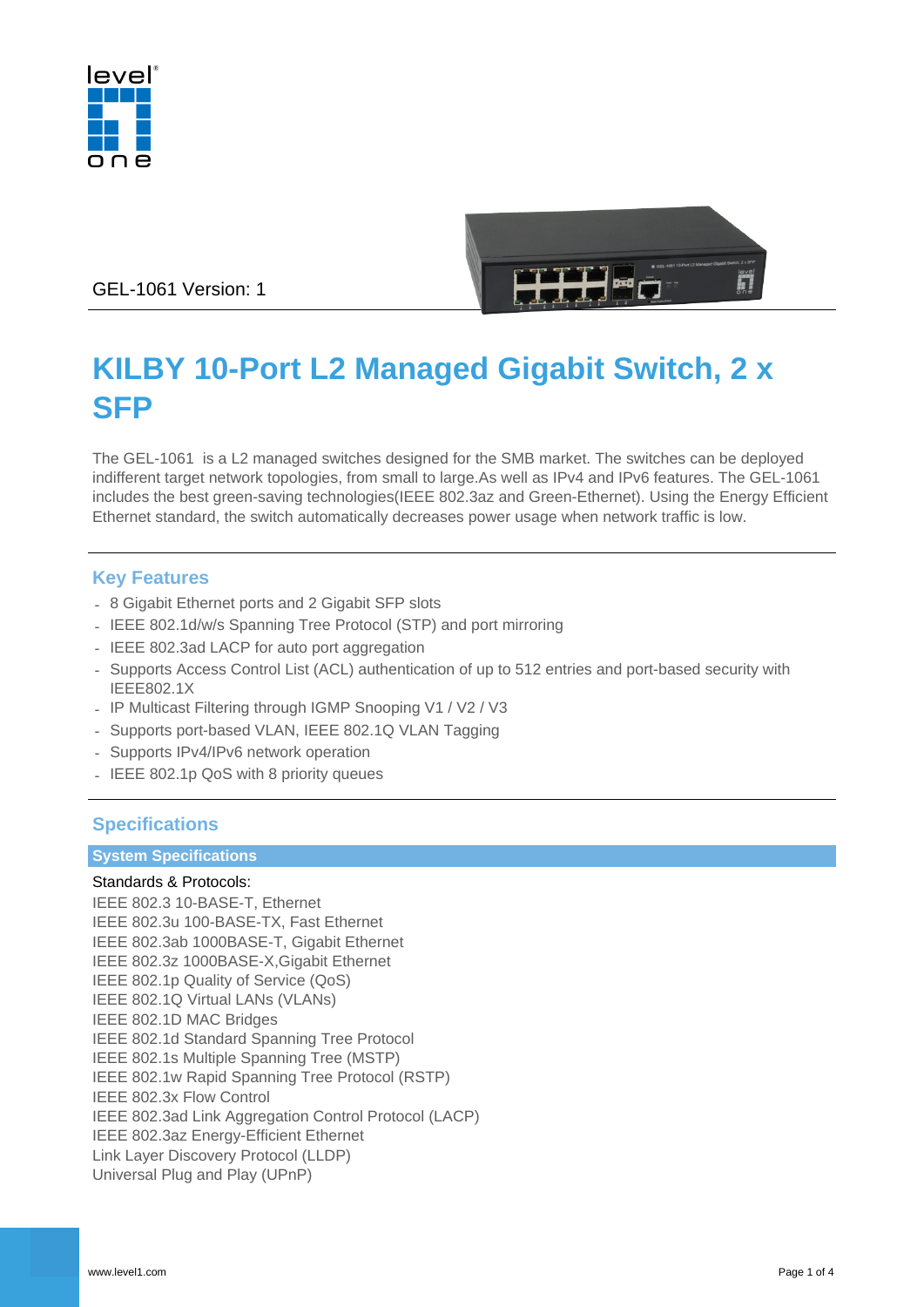## Memory:

32MB

#### Buffer Memory: 4.1Mbits

## Port:

8x RJ-45 10/100/1000BASE-T ports 2 x 100/1000Base-X SFP Slots

#### Button/Knob:

Reset / Factory Default Button

#### Indicator: Power; Link/Active

Transmission Method: Store-and-Forward

#### Power Input:

100-240V AC, 50-60 Hz, Internal Power Supply

Power Consumption: < 8W

Backplane (Gbps): 20Gbps

MAC Address Table: 8K

Data Rate: 10/100/1000Mbps

#### **Features**

#### General: Quality of Service (QoS): 8 hardware Priority Queues per port Traffic classification based on IEEE 802.1p CoS IPv4/IPv6 precedence/ type of service (ToS) / DSCP based Rate Limiting - Ingress policer egress shaping and rate control Spanning Tree: Bridge Protocol Data Units (BPDU) IEEE 802.1D MAC Bridges IEEE 802.1d Spanning Tree Protocol (STP) IEEE 802.1w Rapid Spanning Tree Protocol (RSTP) IEEE 802.1s Multiple Spanning Tree Protocol (MSTP) Virtual Local Area Network (VLAN): 802.1Q tag-based VLAN - up to 4K VLANs and 4K VLAN IDs Port-based VLAN MAC-based VLAN DHCP: DHCP Client; DHCP Relay (Layer 2) IPv6: IPv6 Ping / Trace /Telnet / Syslog / TFTP IGMP: IGMP v1/v2/v3 snooping; IGMP Queried; IGMP Filtering /Throtting Port Mirroring: One to One /One to Many IEEE 802.3ad LACP Trunk Security:

DDOS Protection CPU Guard Port Isolation Port Mirror /Remote Mirror Broadcast / Multicast / Unknown Storm Control www.level1.com managed. University of the commutation of the community of the Page 2 of 4<br>802.1X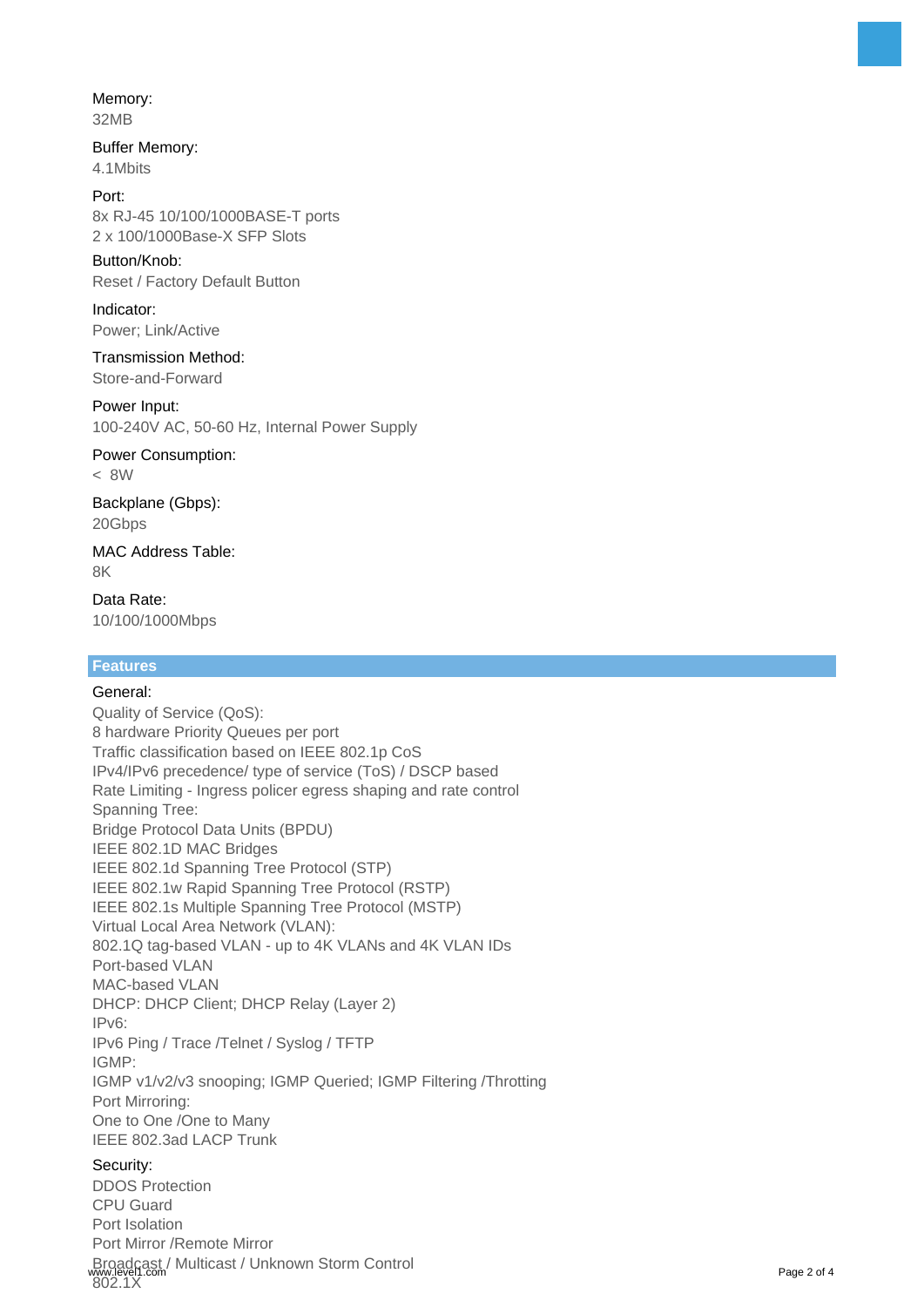ACL Port Security MAC Filter / MAC Authentication AAA IP Source Guard **SSH** 

#### Management:

System Password protection NTP/SNTP Dual Image /Configuration Firmware upgrade /download (HTTP/TFTP/FTP) RMON/ SNMP Management Access ( Console / SNMP/ Web / Telent ) Memory Flash Log Event /Error Log DHCP v4/v6 Snooping DHCP Snooping Option82

 $L3$ : Static Routing

Ease of Use: Dashboard

#### **Performance**

Packet Forwarding Rate: 14.9 Mpps

Jumbo Frame (K): 10K

## **Environment**

#### Power Saving:

IEEE 802.3az Energy Efficient Ethernet:

- Automatically turns power off on RJ-45 port when detecting link down or Idle of client
- Cable length detection: Adjusts the signal strength based on the cable length
- Reduces the power consumption for cables shorter

#### Acoustic Noise:

 $0$  dB  $(A)$ 

Heat Dissipation:

27.297 (Btu/H)

Operating Temperature (°C): 0-50 C

Operating Humidity (Non-condensing): 10-90%

Installation: desktop

#### **Physical Specifications**

Dimensions (W x D x H mm): 19.6x11.7x3.6mm

Weight (g): Gross: 3007g Net: 817g